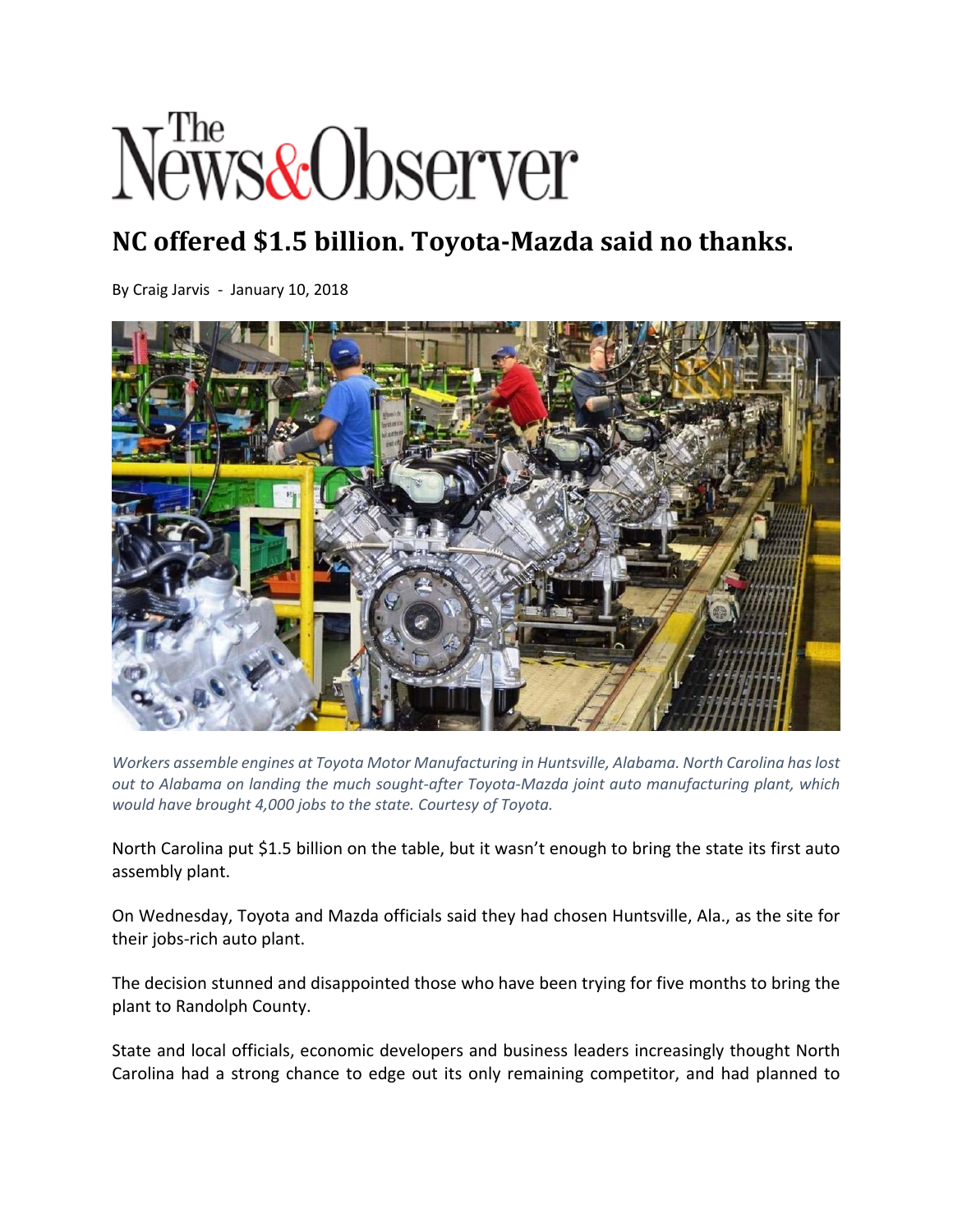introduce a bill in the legislature on Wednesday to get approval for the incentives package. Then on Tuesday, the administration learned that the plant would go to Alabama.

The disappointment crossed party lines, with Democratic Gov. Roy Cooper's commerce secretary, Tony Copeland, Senate leader Phil Berger and House Speaker Tim Moore, both Republicans, praising one another and proclaiming optimism.

"It is bitterly disappointing to be the runner‐up for the new Toyota‐Mazda facility, but I want to sincerely thank Gov. Roy Cooper and Sec. Tony Copeland for their tireless efforts to recruit the plant to North Carolina," Berger said in a statement his office released. "They worked closely and transparently with the legislature on this project and did everything that could be done to close the deal."

Berger and Moore also said the Republican agenda for a business-friendly environment helped set the stage to make North Carolina the runner‐up, and the bipartisanship bodes well for future endeavors.

With 1,800 acres assembled, a billion and a half dollars on the table, we've shown the world we can do it. Tony Copeland, N.C. secretary of commerce: "Our brightest opportunities lie ahead as we continue to strengthen our state's financial well‐being and reform our business climate to poise North Carolina for long‐term success as a national leader in economic competitiveness," Moore said.

The mood was celebratory in Alabama, where that state's commerce secretary, Greg Canfield, said: "These are the kinds of projects that would win you a national championship, if there was such a thing in economic development."

Alabama Gov. Kay Ivey made the announcement, and said the average annual salary will be \$50,000.

Alabama will award the carmakers \$380 million in incentives in the form of various job and investment grants over 10 years, according to the Alabama Department of Commerce. Local incentives were not immediately available.

## **Supply chain issues**

North Carolina went to great lengths to try to land "Project New World," as the deal was known. Cooper, Copeland and other state officials traveled more than once to Japan after Toyota and Mazda announced last August they wanted to put a facility in the U.S. Toyota‐Mazda representatives also visited this state. North Carolina was soon on a short list of 11 states that was then narrowed to just two.

Copeland said the companies quickly focused on the Randolph County megasite near Greensboro as the best location in North Carolina.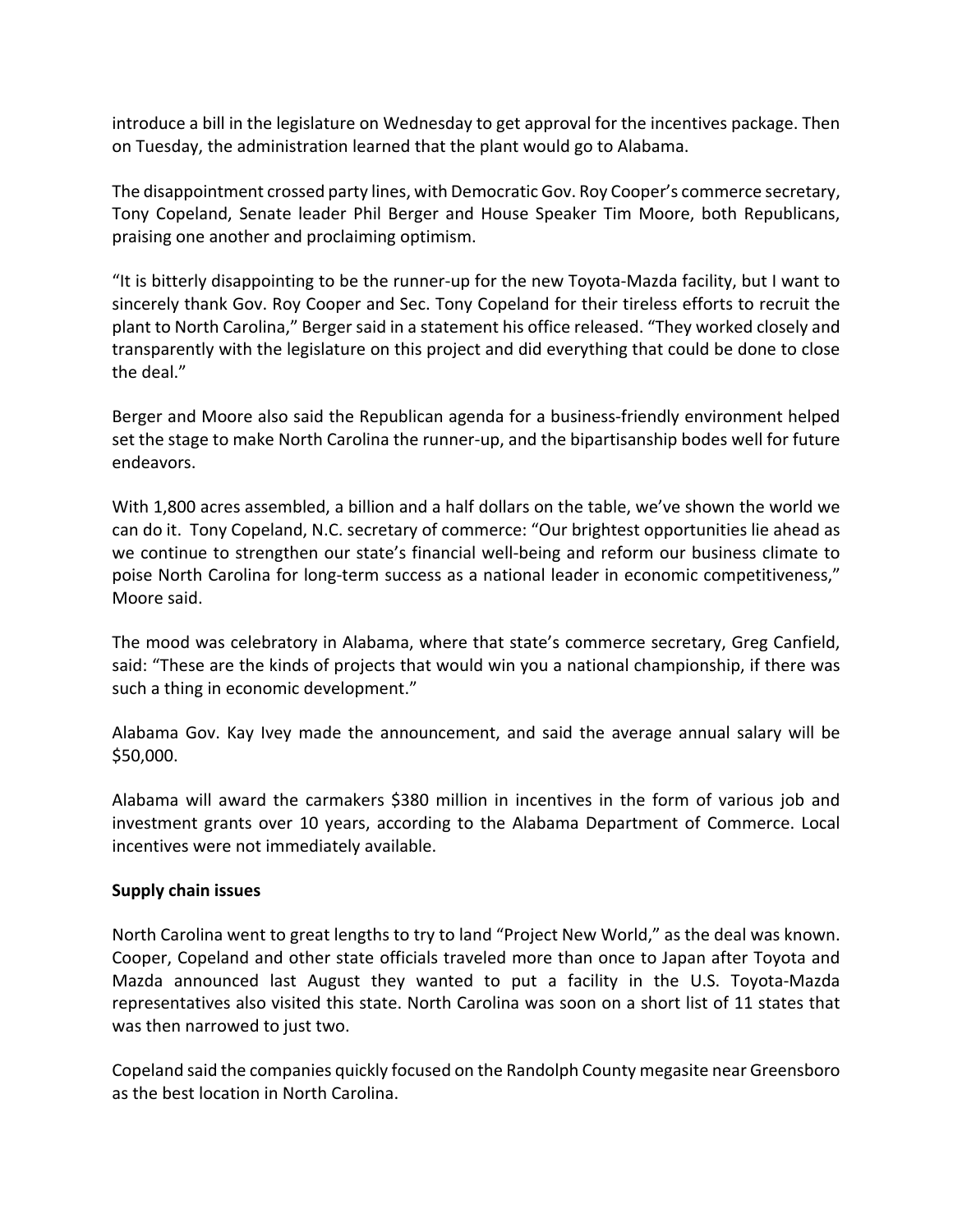Randolph County has nearly 1,900 acres set aside but it lacks the proximity to the supply chain that the car companies need. Huntsville on the other hand, is central to a multistate corridor of automotive manufacturing and supplying, and home to a Toyota engine factory. Alabama employs some 57,000 people in the automotive industry and is the site of three other auto assembly plants: Mercedes‐Benz, Honda and Hyundai.

Toyota‐Mazda say they will hire 4,000 workers and invest \$1.6 billion at the plant over several years. They plan to use the new plant to make 300,000 Toyota Corollas and Mazda crossovers a year, using the Corolla frame to build electric cars.

Copeland said North Carolina knew from the beginning the supply chain would be a challenge but thought that because the companies were building electric vehicles it would not be as reliant on its old supply chain. Copeland said the thinking was that new supply chains would develop here to support the new technology Toyota needed. The Triangle's strong tech industry and research universities also were seen as a plus.

Copeland said North Carolina shouldn't be discouraged from continuing to pursue a major auto manufacturer, even though one has eluded it for many years. He said the process with Toyota‐ Mazda, though disappointing, puts the state in a better position for future competition in the global marketplace.

"When Toyota first approached us last year, one of the issues they had seen in the past was North Carolina had not been the most aggressive at the state level putting these kinds of packages together," Copeland said. "We proved it can be accomplished. With 1,800 acres assembled, a billion and a half dollars on the table, we've shown the world we can do it."

## **Disappointed, not discouraged**

He said the company was also convinced that there was an ample supply of trainable workers here.

The \$1.5 billion incentives package included the value of land, tax breaks, cash incentives and training. It needed legislative approval because that amount of money exceeded the incentives that are available under state programs.

A bill was being drafted up until word broke Tuesday afternoon that the project would not come here. The General Assembly is in special session to consider a variety of other issues.

John Boyd, a site‐selection expert who has closely followed the Toyota competition, said the fact that the company had close ties to Alabama officials helped the state win the plant. Toyota has had expanded its Hunstville plant several times, including a recent \$106 million project.

North Carolina, on the other hand, was an unknown quantity.